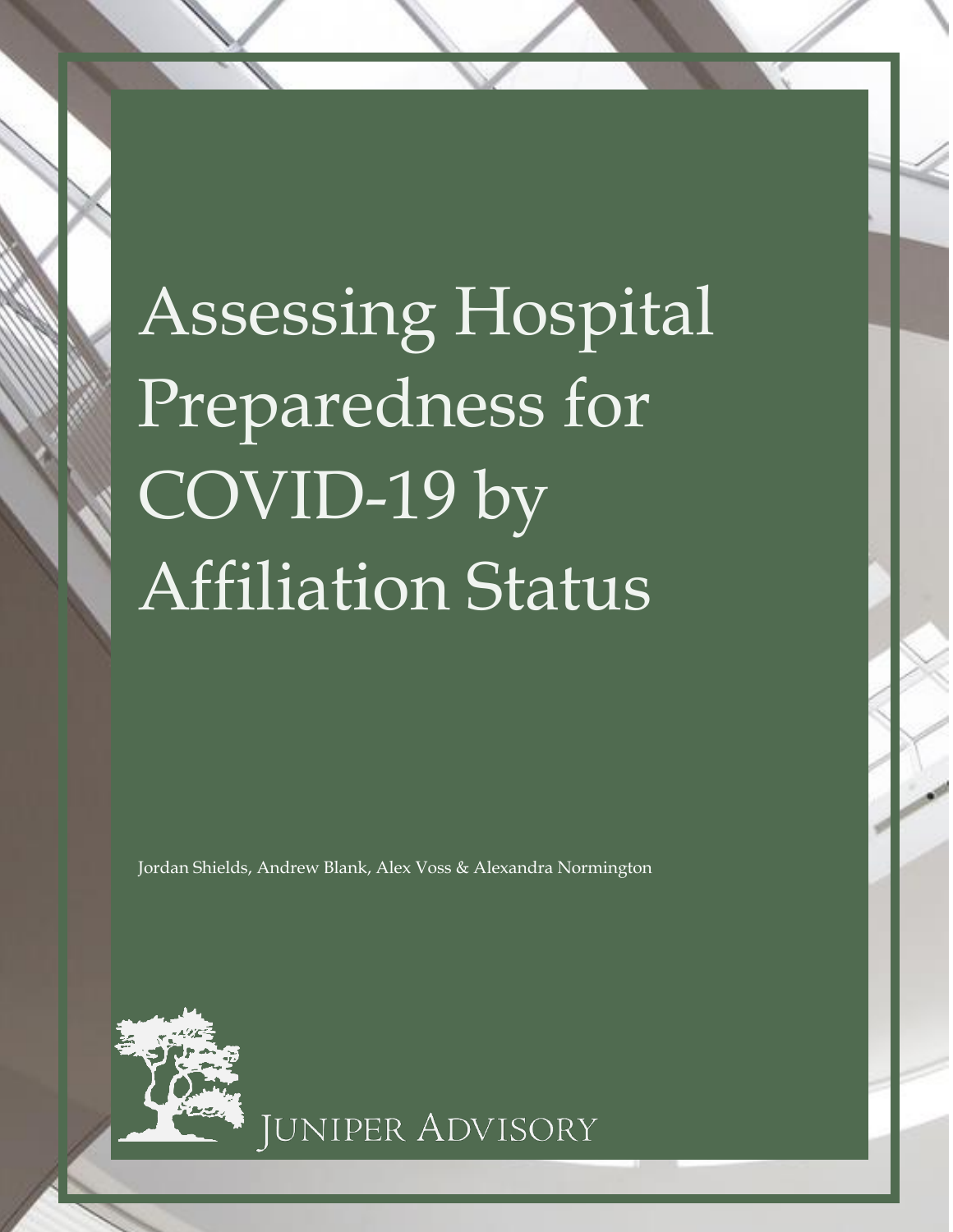## *Overview*

System hospitals tend to have more ICU beds, higher case mix indices and are more likely to be a part of a Clinically Integrated Network (CIN) or Accountable Care Organization (ACO) comparable to standalone hospitals. These attributes are particularly important findings during the COVID-19 pandemic, where ICU beds are at a premium; experience managing complex cases is essential; and the ability to care for patients in appropriate settings is of utmost importance.

We reached these conclusions by analyzing CMS Medicare Cost Report data, the most comprehensive set of financial and clinical data available for comparisons of U.S. hospitals. [We used this data set to create](http://www.juniperadvisory.com/wp-content/uploads/2020/05/Preparedness-for-COVID-by-Affiliation-Analysis-.pdf)  regression models [which can be found here.](http://www.juniperadvisory.com/wp-content/uploads/2020/05/Preparedness-for-COVID-by-Affiliation-Analysis-.pdf) These regressions allow us to assess the impact of independence on ICU beds, CMI and ACO/CIN membership. We performed this analysis on a subset of all hospitals, namely those with 80 or fewer ICU beds. Intuitively, facilities with more than 80 ICU beds tend to be 'hub' facilities and there are almost no independent hospitals with greater than 80 ICU beds. Further, by excluding these 'hub' facilities, we review a data set where both system and standalone hospitals are well distributed and lower the risk of confused results.

## **Key Takeaways**

# • **Facility Resources:** System hospitals have more ICU beds than comparable standalone facilities

- **Clinical Depth:** System hospitals treat higher acuity patients than similar standalones
- **Network strength:**

System hospitals are more likely to have accountable care or clinical integration structures in place than standalone facilities

# **ICU Beds**

As it became clear that COVID-19 cases could overwhelm existing intensive care capacity, we wanted to better understand whether being part of a system impacted a facility's number of ICU beds. We generated a linear regression model and compared numerous control variables related to hospital size, profit, independence, payor mix, etc. We tested each generated coefficient for statistical significance. Our resulting model for ICU beds included hospital independence as a variable having a statistically significant (negative) relationship with the number of ICU beds, with the following additional statistically significant control variables:

- Case mix index higher acuity patients need more ICU beds
- CMS hospital compare score imperfect, but centralized and available, quality measure
- Discharges a control for size of the hospital
- Average length of stay –longer stays can indicate intensive care utilization

Holding the above elements constant, we found that, for example, a 100-bed community hospital that is part of a system is likely to have 1.5 more ICU beds than a 100-bed standalone hospital.